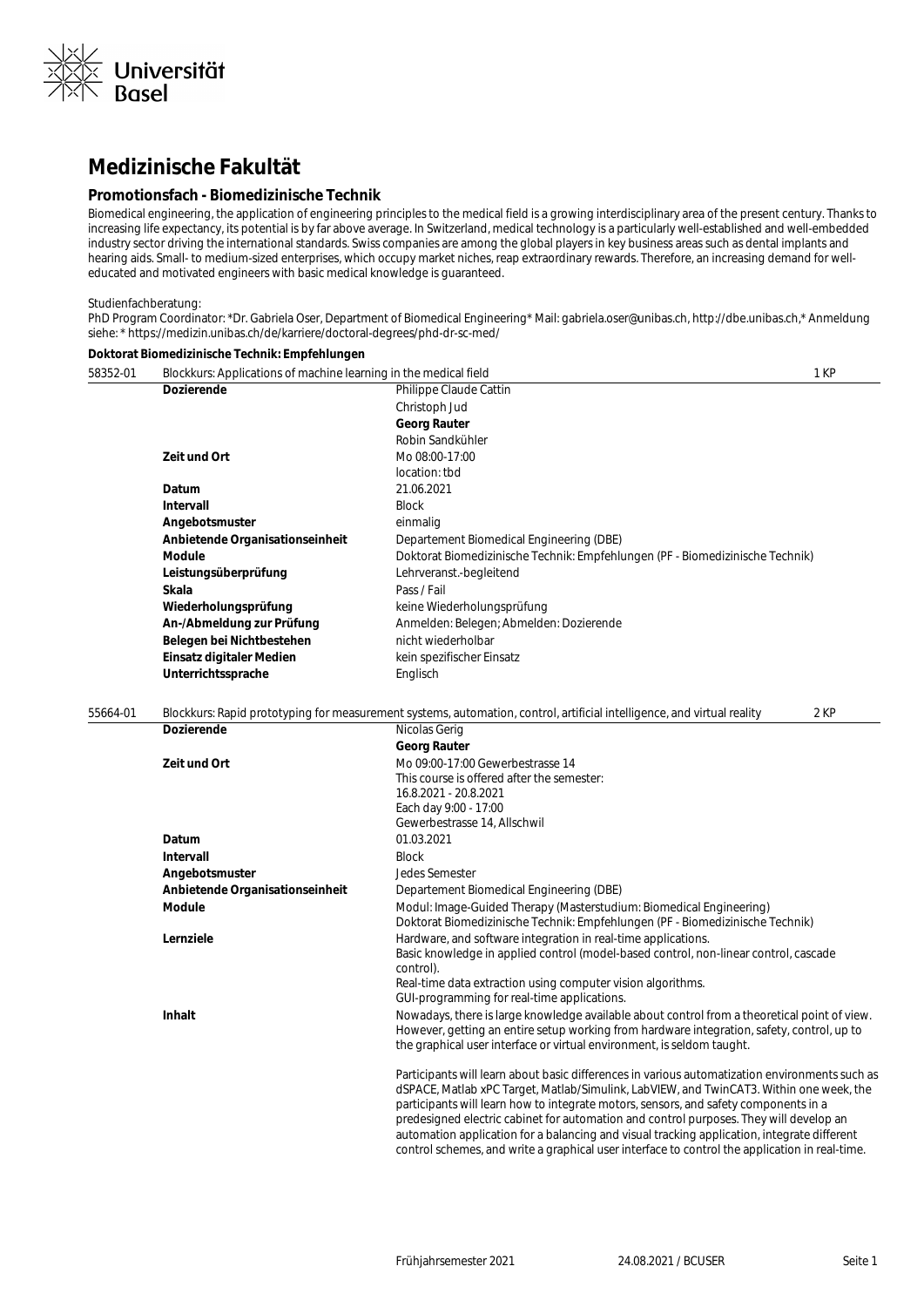| Seite: |  |
|--------|--|
|        |  |

|          |                                                                                        | In groups up to four, the participants will learn how to integrate different hardware<br>components in a real-time control system (TwinCAT3, Beckhoff). They will learn how to<br>account for software safety for an application involving servo motors. After successful<br>hardware and software safety integration, different control schemes (model based<br>controllers, non-linear controllers, vision-based non-linear controllers, etc.) will be integrated<br>in Matlab/Simulink. After compilation for TwinCAT3, the controllers will work on an industrial<br>embedded real-time PC. During runtime, the participants will be able adapting controllers-<br>online, record data, and see the influence of different filters. Consequently, the participants<br>will program their own graphical user interface (GUI) in the game development engine UNITY.<br>This GUI can be interfaced with the real-time environment through an Automation Device<br>Specification (ADS), i.e. a field bus interface for TwinCAT3. After first experiments with the<br>hard and software, two groups will work together for realizing a two-degrees of freedom ball<br>balancing application, where each group controls one degree of freedom. The feedback loop<br>will be closed through real-time vision-data that needs to be extracted applying feature<br>extraction in real-time. Finally, the performance of the teams' solutions to the challenging<br>application is evaluated in a friendly competition. |      |
|----------|----------------------------------------------------------------------------------------|-------------------------------------------------------------------------------------------------------------------------------------------------------------------------------------------------------------------------------------------------------------------------------------------------------------------------------------------------------------------------------------------------------------------------------------------------------------------------------------------------------------------------------------------------------------------------------------------------------------------------------------------------------------------------------------------------------------------------------------------------------------------------------------------------------------------------------------------------------------------------------------------------------------------------------------------------------------------------------------------------------------------------------------------------------------------------------------------------------------------------------------------------------------------------------------------------------------------------------------------------------------------------------------------------------------------------------------------------------------------------------------------------------------------------------------------------------------------------------------------------------------------|------|
|          | Leistungsüberprüfung                                                                   | Lehrveranst.-begleitend                                                                                                                                                                                                                                                                                                                                                                                                                                                                                                                                                                                                                                                                                                                                                                                                                                                                                                                                                                                                                                                                                                                                                                                                                                                                                                                                                                                                                                                                                           |      |
|          | Skala                                                                                  | Pass / Fail                                                                                                                                                                                                                                                                                                                                                                                                                                                                                                                                                                                                                                                                                                                                                                                                                                                                                                                                                                                                                                                                                                                                                                                                                                                                                                                                                                                                                                                                                                       |      |
|          | Wiederholungsprüfung                                                                   | keine Wiederholungsprüfung                                                                                                                                                                                                                                                                                                                                                                                                                                                                                                                                                                                                                                                                                                                                                                                                                                                                                                                                                                                                                                                                                                                                                                                                                                                                                                                                                                                                                                                                                        |      |
|          | An-/Abmeldung zur Prüfung                                                              | An-/Abmelden: Belegen resp. Stornieren der Belegung via MOnA                                                                                                                                                                                                                                                                                                                                                                                                                                                                                                                                                                                                                                                                                                                                                                                                                                                                                                                                                                                                                                                                                                                                                                                                                                                                                                                                                                                                                                                      |      |
|          | Hinweise zur Leistungsüberprüfung                                                      | Participants, who need credits for their lecture need to inform the lecturer at the begin of the<br>lecture that they require ECTS credits. The according students will have to perform additional<br>practical exercises before or after the lecture to verify that they understood the content of the<br>course. The participants need to be present at least for 80% of the course and need to pass 4<br>out of 5 small practical exercises.<br>The course is rated as failed or passed.                                                                                                                                                                                                                                                                                                                                                                                                                                                                                                                                                                                                                                                                                                                                                                                                                                                                                                                                                                                                                       |      |
|          | Belegen bei Nichtbestehen                                                              | beliebig wiederholbar                                                                                                                                                                                                                                                                                                                                                                                                                                                                                                                                                                                                                                                                                                                                                                                                                                                                                                                                                                                                                                                                                                                                                                                                                                                                                                                                                                                                                                                                                             |      |
|          | Einsatz digitaler Medien                                                               | kein spezifischer Einsatz                                                                                                                                                                                                                                                                                                                                                                                                                                                                                                                                                                                                                                                                                                                                                                                                                                                                                                                                                                                                                                                                                                                                                                                                                                                                                                                                                                                                                                                                                         |      |
|          | Unterrichtssprache                                                                     | Englisch                                                                                                                                                                                                                                                                                                                                                                                                                                                                                                                                                                                                                                                                                                                                                                                                                                                                                                                                                                                                                                                                                                                                                                                                                                                                                                                                                                                                                                                                                                          |      |
|          | Teilnahmevoraussetzungen                                                               | Basic knowledge in control, automation, computer vision, Matlab/Simulink and Unity<br>programming is of advantage, but not required.                                                                                                                                                                                                                                                                                                                                                                                                                                                                                                                                                                                                                                                                                                                                                                                                                                                                                                                                                                                                                                                                                                                                                                                                                                                                                                                                                                              |      |
|          | Bemerkungen                                                                            | Please bring your own mask in case of team work.                                                                                                                                                                                                                                                                                                                                                                                                                                                                                                                                                                                                                                                                                                                                                                                                                                                                                                                                                                                                                                                                                                                                                                                                                                                                                                                                                                                                                                                                  |      |
| 60808-01 | 1 KP<br>Kurs: Innovation in Cranio-Maxillofacial Surgery - Current Topics and Research |                                                                                                                                                                                                                                                                                                                                                                                                                                                                                                                                                                                                                                                                                                                                                                                                                                                                                                                                                                                                                                                                                                                                                                                                                                                                                                                                                                                                                                                                                                                   |      |
|          | <b>Dozierende</b>                                                                      | <b>Bilal Msallem</b>                                                                                                                                                                                                                                                                                                                                                                                                                                                                                                                                                                                                                                                                                                                                                                                                                                                                                                                                                                                                                                                                                                                                                                                                                                                                                                                                                                                                                                                                                              |      |
|          | Zeit und Ort                                                                           | <b>Florian Markus Thieringer</b><br>Mo 17:00-18:00<br>Unispital Basel, Klinikum 1, 1. Stock, Bibliothek WHC / MKG-Chirurgie (findet jeden Montag<br>auch während der Semesterferien statt)                                                                                                                                                                                                                                                                                                                                                                                                                                                                                                                                                                                                                                                                                                                                                                                                                                                                                                                                                                                                                                                                                                                                                                                                                                                                                                                        |      |
|          | Datum                                                                                  | 01.03.2021                                                                                                                                                                                                                                                                                                                                                                                                                                                                                                                                                                                                                                                                                                                                                                                                                                                                                                                                                                                                                                                                                                                                                                                                                                                                                                                                                                                                                                                                                                        |      |
|          | Intervall                                                                              | wöchentlich                                                                                                                                                                                                                                                                                                                                                                                                                                                                                                                                                                                                                                                                                                                                                                                                                                                                                                                                                                                                                                                                                                                                                                                                                                                                                                                                                                                                                                                                                                       |      |
|          | Angebotsmuster                                                                         | einmalig                                                                                                                                                                                                                                                                                                                                                                                                                                                                                                                                                                                                                                                                                                                                                                                                                                                                                                                                                                                                                                                                                                                                                                                                                                                                                                                                                                                                                                                                                                          |      |
|          | Anbietende Organisationseinheit<br>Module                                              | Departement Biomedical Engineering (DBE)<br>Doktorat Biomedizinische Technik: Empfehlungen (PF - Biomedizinische Technik)<br>Doktorat Biomedizinische Technik: Empfehlungen (PF - Biomedizinische Technik<br>(Studienbeginn vor 01.02.2015))                                                                                                                                                                                                                                                                                                                                                                                                                                                                                                                                                                                                                                                                                                                                                                                                                                                                                                                                                                                                                                                                                                                                                                                                                                                                      |      |
|          | Leistungsüberprüfung                                                                   | Lehrveranst.-begleitend                                                                                                                                                                                                                                                                                                                                                                                                                                                                                                                                                                                                                                                                                                                                                                                                                                                                                                                                                                                                                                                                                                                                                                                                                                                                                                                                                                                                                                                                                           |      |
|          | Skala                                                                                  | Pass / Fail                                                                                                                                                                                                                                                                                                                                                                                                                                                                                                                                                                                                                                                                                                                                                                                                                                                                                                                                                                                                                                                                                                                                                                                                                                                                                                                                                                                                                                                                                                       |      |
|          | Wiederholungsprüfung                                                                   | keine Wiederholungsprüfung                                                                                                                                                                                                                                                                                                                                                                                                                                                                                                                                                                                                                                                                                                                                                                                                                                                                                                                                                                                                                                                                                                                                                                                                                                                                                                                                                                                                                                                                                        |      |
|          | An-/Abmeldung zur Prüfung                                                              | Anmelden: Belegen; Abmelden: Dozierende                                                                                                                                                                                                                                                                                                                                                                                                                                                                                                                                                                                                                                                                                                                                                                                                                                                                                                                                                                                                                                                                                                                                                                                                                                                                                                                                                                                                                                                                           |      |
|          | Belegen bei Nichtbestehen                                                              | nicht wiederholbar                                                                                                                                                                                                                                                                                                                                                                                                                                                                                                                                                                                                                                                                                                                                                                                                                                                                                                                                                                                                                                                                                                                                                                                                                                                                                                                                                                                                                                                                                                |      |
|          | Einsatz digitaler Medien<br>Unterrichtssprache                                         | kein spezifischer Einsatz<br>Englisch                                                                                                                                                                                                                                                                                                                                                                                                                                                                                                                                                                                                                                                                                                                                                                                                                                                                                                                                                                                                                                                                                                                                                                                                                                                                                                                                                                                                                                                                             |      |
| 60764-01 | Kurs: Klinische Orthopaedie und Traumatologie                                          |                                                                                                                                                                                                                                                                                                                                                                                                                                                                                                                                                                                                                                                                                                                                                                                                                                                                                                                                                                                                                                                                                                                                                                                                                                                                                                                                                                                                                                                                                                                   | 1 KP |

**Dozierende** Yves Pascal Acklin

Henrik Eckardt **Christian Egloff** Alexandre Olivier Kämpfen Arne Mehrkens Marc Andreas Müller Annegret Mündermann Karl Stoffel

Universität<br>Basel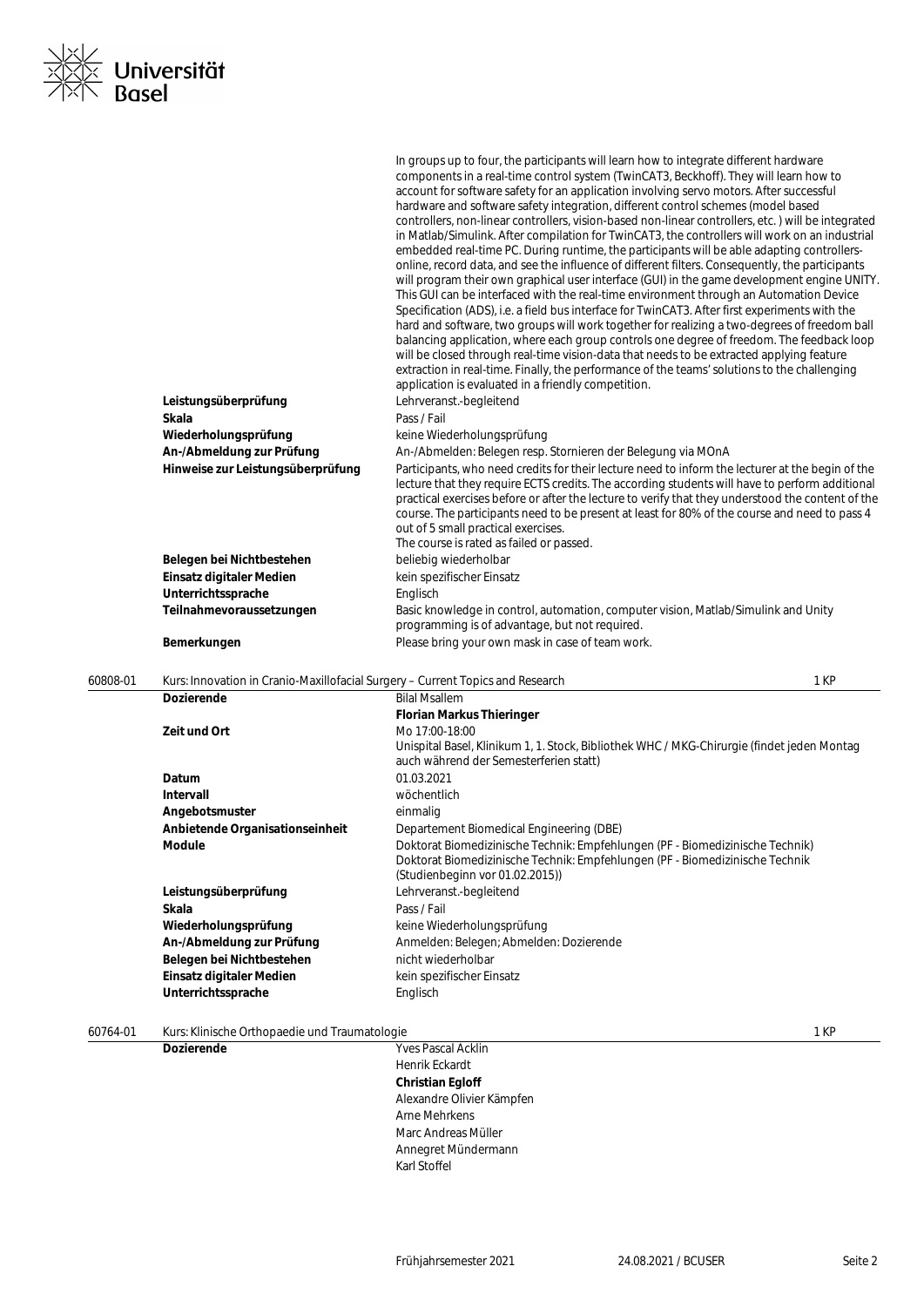

| Zeit und Ort                      | Mi 08:15-10:00                                                                                             |
|-----------------------------------|------------------------------------------------------------------------------------------------------------|
|                                   | Sitzungssaal 1+2 im ZLF                                                                                    |
| Datum                             | 03.03.2021                                                                                                 |
| Intervall                         | wöchentlich                                                                                                |
| Angebotsmuster                    | einmalig                                                                                                   |
| Anbietende Organisationseinheit   | Departement Biomedical Engineering (DBE)                                                                   |
| <b>Module</b>                     | Doktorat Biomedizinische Technik: Empfehlungen (PF - Biomedizinische Technik)                              |
| Leistungsüberprüfung              | Lehrveranst.-begleitend                                                                                    |
| Skala                             | Pass / Fail                                                                                                |
| Wiederholungsprüfung              | keine Wiederholungsprüfung                                                                                 |
| An-/Abmeldung zur Prüfung         | Anmelden: Belegen; Abmelden: Dozierende                                                                    |
| Hinweise zur Leistungsüberprüfung | 75% attendance and write a report of 2000 words on a topic covered in the course                           |
| Belegen bei Nichtbestehen         | nicht wiederholbar                                                                                         |
| Einsatz digitaler Medien          | kein spezifischer Einsatz                                                                                  |
| Unterrichtssprache                | Englisch                                                                                                   |
| Teilnahmevoraussetzungen          | PhD Studenten von DBE Klinik Orthopädie u Traumatologie, andere auf Anfrage (Prof.<br>Annegret Mündermann) |

60807-01 Seminar: Escape the Box: Computer Vision 1 KP

| <b>Dozierende</b>               | <b>Philippe Claude Cattin</b>                                                 |
|---------------------------------|-------------------------------------------------------------------------------|
|                                 | Christoph Jud                                                                 |
|                                 | Robin Sandkühler                                                              |
| Zeit und Ort                    | Mo 11:15-12:00 Gewerbestrasse 14                                              |
| Datum                           | 01.03.2021                                                                    |
| Intervall                       | wöchentlich                                                                   |
| Angebotsmuster                  | einmalig                                                                      |
| Anbietende Organisationseinheit | Departement Biomedical Engineering (DBE)                                      |
| <b>Module</b>                   | Doktorat Biomedizinische Technik: Empfehlungen (PF - Biomedizinische Technik) |
|                                 | Doktorat Biomedizinische Technik: Empfehlungen (PF - Biomedizinische Technik  |
|                                 | (Studienbeginn vor 01.02.2015))                                               |
| Leistungsüberprüfung            | Lehrveranst.-begleitend                                                       |
| Skala                           | Pass / Fail                                                                   |
| Wiederholungsprüfung            | keine Wiederholungsprüfung                                                    |
| An-/Abmeldung zur Prüfung       | Anmelden: Belegen; Abmelden: Dozierende                                       |
| Belegen bei Nichtbestehen       | nicht wiederholbar                                                            |
| Einsatz digitaler Medien        | kein spezifischer Einsatz                                                     |
| Unterrichtssprache              | Englisch                                                                      |

## 60809-01 Seminar: Navigation, Robotics and Lasers in Surgery 1 KP

| <b>Dozierende</b>               | <b>Georg Rauter</b>                                                                                                                                                                              |
|---------------------------------|--------------------------------------------------------------------------------------------------------------------------------------------------------------------------------------------------|
| Datum                           | 01.03.2021                                                                                                                                                                                       |
| Angebotsmuster                  | einmalig                                                                                                                                                                                         |
| Anbietende Organisationseinheit | Departement Biomedical Engineering (DBE)                                                                                                                                                         |
| Module                          | Doktorat Biomedizinische Technik: Empfehlungen (PF - Biomedizinische Technik)<br>Doktorat Biomedizinische Technik: Empfehlungen (PF - Biomedizinische Technik<br>(Studienbeginn vor 01.02.2015)) |
| Leistungsüberprüfung            | Lehrveranst.-begleitend                                                                                                                                                                          |
| Skala                           | Pass / Fail                                                                                                                                                                                      |
| Wiederholungsprüfung            | keine Wiederholungsprüfung                                                                                                                                                                       |
| An-/Abmeldung zur Prüfung       | Anmelden: Belegen; Abmelden: Dozierende                                                                                                                                                          |
| Belegen bei Nichtbestehen       | nicht wiederholbar                                                                                                                                                                               |
| Einsatz digitaler Medien        | kein spezifischer Einsatz                                                                                                                                                                        |
| Unterrichtssprache              | Deutsch                                                                                                                                                                                          |
|                                 |                                                                                                                                                                                                  |

26940-02 Seminar: Regenerative medicine Journal Club(Jahreskurs) 3 KP

**Ivan Martin Zeit und Ort** Do 13:30-14:30 Thursday, 13.30-14.30 ZLF, DBM Seminarraum Hebelstrasse 20, 4031 Basel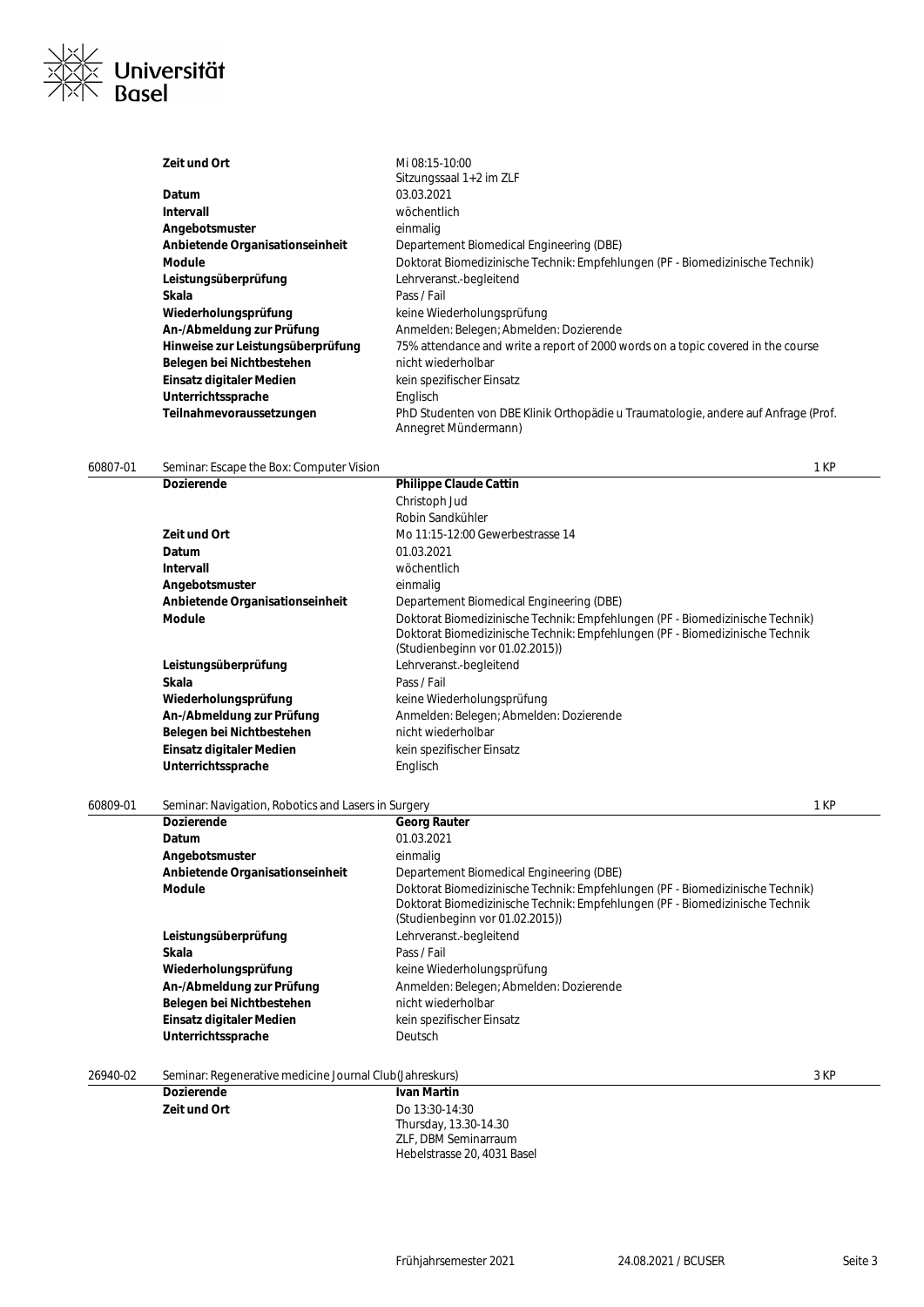# ≪ Universität<br>≦ Basel  $\overline{y}$

| Mask will be mandatory, necessity to keep 1.5 m distance. Recommendation to download the                                                                                                         |
|--------------------------------------------------------------------------------------------------------------------------------------------------------------------------------------------------|
| Swiss COVID App.                                                                                                                                                                                 |
| 04.03.2021                                                                                                                                                                                       |
| 14-täglich                                                                                                                                                                                       |
| <b>Jahreskurs</b>                                                                                                                                                                                |
| Departement Biomedical Engineering (DBE)                                                                                                                                                         |
| Doktorat Biomedizinische Technik: Empfehlungen (PF - Biomedizinische Technik)<br>Doktorat Biomedizinische Technik: Empfehlungen (PF - Biomedizinische Technik<br>(Studienbeginn vor 01.02.2015)) |
| Presentation and discussion of scientific papers.                                                                                                                                                |
| Will be sent directly before the seminar.                                                                                                                                                        |
| http://dbe.unibas.ch/teaching                                                                                                                                                                    |
| Lehrveranst.-begleitend                                                                                                                                                                          |
| Pass / Fail                                                                                                                                                                                      |
| keine Wiederholungsprüfung                                                                                                                                                                       |
| Anmelden: Belegen; Abmelden: Dozierende                                                                                                                                                          |
| The course must be taken in the fall semester as well as in the spring semester. Each<br>participant must present 1-2 times. KP will only be given after the spring semester.                    |
| beliebig wiederholbar                                                                                                                                                                            |
| kein spezifischer Einsatz                                                                                                                                                                        |
| Englisch                                                                                                                                                                                         |
| <b>None</b>                                                                                                                                                                                      |
| By the lecturer.                                                                                                                                                                                 |
|                                                                                                                                                                                                  |

| 62026-01 |                                   | Seminar: Selected Research Topics in Biomedical Engineering - Novel Approaches in Neurodegenerative Diseases | 2 KP |
|----------|-----------------------------------|--------------------------------------------------------------------------------------------------------------|------|
|          | <b>Dozierende</b>                 | Cristina Granziera                                                                                           |      |
|          |                                   | Raphael Guzman                                                                                               |      |
|          |                                   | Bert Müller                                                                                                  |      |
|          |                                   | Bekim Osmani                                                                                                 |      |
|          | Zeit und Ort                      | Mi 13:00-17:00                                                                                               |      |
|          |                                   | invitation via email or see webpage:                                                                         |      |
|          | Datum                             | 21.04.2021                                                                                                   |      |
|          | <b>Intervall</b>                  | unregelmässig                                                                                                |      |
|          | Angebotsmuster                    | einmalig                                                                                                     |      |
|          | Anbietende Organisationseinheit   | Departement Biomedical Engineering (DBE)                                                                     |      |
|          | <b>Module</b>                     | Doktorat Biomedizinische Technik: Empfehlungen (PF - Biomedizinische Technik)                                |      |
|          | Leistungsüberprüfung              | Lehrveranst.-begleitend                                                                                      |      |
|          | Skala                             | Pass / Fail                                                                                                  |      |
|          | Wiederholungsprüfung              | keine Wiederholungsprüfung                                                                                   |      |
|          | An-/Abmeldung zur Prüfung         | Anmelden: Belegen; Abmelden: Dozierende                                                                      |      |
|          | Hinweise zur Leistungsüberprüfung | paper presentation                                                                                           |      |
|          | Belegen bei Nichtbestehen         | nicht wiederholbar                                                                                           |      |
|          | Einsatz digitaler Medien          | kein spezifischer Einsatz                                                                                    |      |
|          | Unterrichtssprache                | Englisch                                                                                                     |      |
|          |                                   |                                                                                                              |      |

26941-02 Seminar: Tissue Engineering Reports(Jahreskurs) 3 KP

| <b>Dozierende</b>               | <b>Ivan Martin</b>                                                                                                                                                                               |
|---------------------------------|--------------------------------------------------------------------------------------------------------------------------------------------------------------------------------------------------|
| Zeit und Ort                    | Di 17:00-18:30 - Online Präsenz -                                                                                                                                                                |
| Datum                           | 02.03.2021                                                                                                                                                                                       |
| Intervall                       | wöchentlich                                                                                                                                                                                      |
| Angebotsmuster                  | <b>Jahreskurs</b>                                                                                                                                                                                |
| Anbietende Organisationseinheit | Departement Biomedical Engineering (DBE)                                                                                                                                                         |
| Module                          | Doktorat Biomedizinische Technik: Empfehlungen (PF - Biomedizinische Technik)<br>Doktorat Biomedizinische Technik: Empfehlungen (PF - Biomedizinische Technik<br>(Studienbeginn vor 01.02.2015)) |
| Inhalt                          | Presentation and discussion of scientific projects.                                                                                                                                              |
| Literatur                       | Will be sent before the seminar.                                                                                                                                                                 |
| Weblink                         | http://dbe.unibas.ch/teaching                                                                                                                                                                    |
| Leistungsüberprüfung            | Lehrveranst.-begleitend                                                                                                                                                                          |
| Skala                           | Pass / Fail                                                                                                                                                                                      |
| Wiederholungsprüfung            | keine Wiederholungsprüfung                                                                                                                                                                       |
|                                 |                                                                                                                                                                                                  |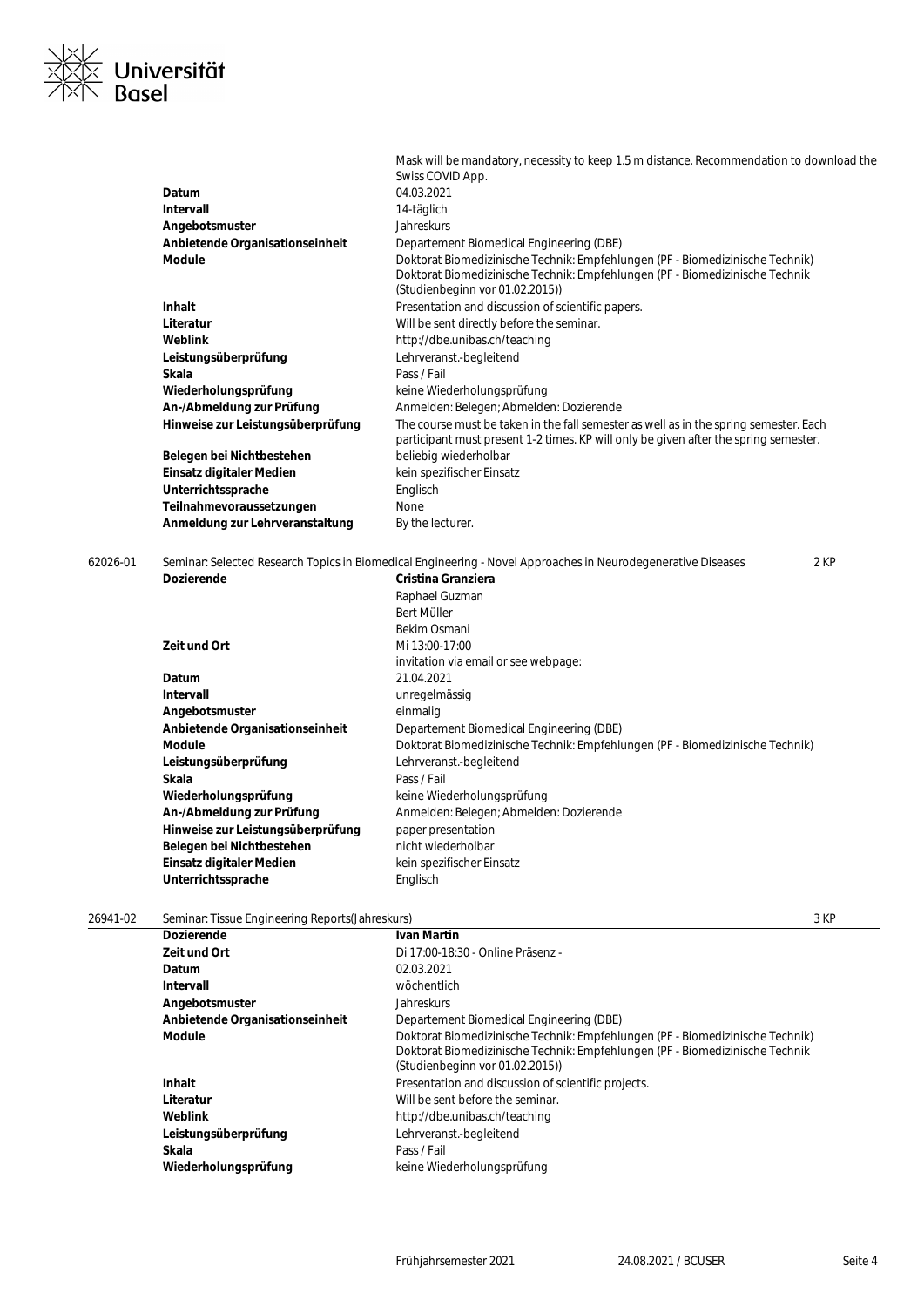

|          | An-/Abmeldung zur Prüfung<br>Hinweise zur Leistungsüberprüfung<br>Belegen bei Nichtbestehen<br>Einsatz digitaler Medien<br>Unterrichtssprache<br>Teilnahmevoraussetzungen | Anmelden: Belegen; Abmelden: Dozierende<br>The course must be taken in the fall semester as well as in the spring semester. KP will only be<br>given after the spring semester.<br>beliebig wiederholbar<br>kein spezifischer Einsatz<br>Englisch<br>None                                                                                                                                                                                                                                                                                                                                                                                                                                                                                                                                                                                                                                                                                                                                                                                                                                 |
|----------|---------------------------------------------------------------------------------------------------------------------------------------------------------------------------|-------------------------------------------------------------------------------------------------------------------------------------------------------------------------------------------------------------------------------------------------------------------------------------------------------------------------------------------------------------------------------------------------------------------------------------------------------------------------------------------------------------------------------------------------------------------------------------------------------------------------------------------------------------------------------------------------------------------------------------------------------------------------------------------------------------------------------------------------------------------------------------------------------------------------------------------------------------------------------------------------------------------------------------------------------------------------------------------|
|          | Anmeldung zur Lehrveranstaltung                                                                                                                                           | By the lecturer.                                                                                                                                                                                                                                                                                                                                                                                                                                                                                                                                                                                                                                                                                                                                                                                                                                                                                                                                                                                                                                                                          |
| 27584-01 | Vorlesung: Digital Dentistry                                                                                                                                              | 3 KP                                                                                                                                                                                                                                                                                                                                                                                                                                                                                                                                                                                                                                                                                                                                                                                                                                                                                                                                                                                                                                                                                      |
|          | <b>Dozierende</b>                                                                                                                                                         | Bernd Ilgenstein                                                                                                                                                                                                                                                                                                                                                                                                                                                                                                                                                                                                                                                                                                                                                                                                                                                                                                                                                                                                                                                                          |
|          |                                                                                                                                                                           | Andrés Izquierdo                                                                                                                                                                                                                                                                                                                                                                                                                                                                                                                                                                                                                                                                                                                                                                                                                                                                                                                                                                                                                                                                          |
|          |                                                                                                                                                                           | Kurt Hans Jäger                                                                                                                                                                                                                                                                                                                                                                                                                                                                                                                                                                                                                                                                                                                                                                                                                                                                                                                                                                                                                                                                           |
|          |                                                                                                                                                                           | Bert Müller                                                                                                                                                                                                                                                                                                                                                                                                                                                                                                                                                                                                                                                                                                                                                                                                                                                                                                                                                                                                                                                                               |
|          |                                                                                                                                                                           | Bekim Osmani                                                                                                                                                                                                                                                                                                                                                                                                                                                                                                                                                                                                                                                                                                                                                                                                                                                                                                                                                                                                                                                                              |
|          |                                                                                                                                                                           | Mattia Sacher                                                                                                                                                                                                                                                                                                                                                                                                                                                                                                                                                                                                                                                                                                                                                                                                                                                                                                                                                                                                                                                                             |
|          |                                                                                                                                                                           | Georg Schulz                                                                                                                                                                                                                                                                                                                                                                                                                                                                                                                                                                                                                                                                                                                                                                                                                                                                                                                                                                                                                                                                              |
|          |                                                                                                                                                                           | Guido Sigron                                                                                                                                                                                                                                                                                                                                                                                                                                                                                                                                                                                                                                                                                                                                                                                                                                                                                                                                                                                                                                                                              |
|          |                                                                                                                                                                           | <b>Christine Tanner</b>                                                                                                                                                                                                                                                                                                                                                                                                                                                                                                                                                                                                                                                                                                                                                                                                                                                                                                                                                                                                                                                                   |
|          |                                                                                                                                                                           | Tino Töpper                                                                                                                                                                                                                                                                                                                                                                                                                                                                                                                                                                                                                                                                                                                                                                                                                                                                                                                                                                                                                                                                               |
|          |                                                                                                                                                                           | Jeannette Astrid von Jackowski                                                                                                                                                                                                                                                                                                                                                                                                                                                                                                                                                                                                                                                                                                                                                                                                                                                                                                                                                                                                                                                            |
|          | Zeit und Ort                                                                                                                                                              | Do 10:30-12:15 Gewerbestrasse 14, Vorlesungsraum DBE 14.03.002                                                                                                                                                                                                                                                                                                                                                                                                                                                                                                                                                                                                                                                                                                                                                                                                                                                                                                                                                                                                                            |
|          | Datum                                                                                                                                                                     | 04.03.2021                                                                                                                                                                                                                                                                                                                                                                                                                                                                                                                                                                                                                                                                                                                                                                                                                                                                                                                                                                                                                                                                                |
|          | Intervall                                                                                                                                                                 | wöchentlich                                                                                                                                                                                                                                                                                                                                                                                                                                                                                                                                                                                                                                                                                                                                                                                                                                                                                                                                                                                                                                                                               |
|          | Angebotsmuster                                                                                                                                                            | Jedes Frühjahrsem.                                                                                                                                                                                                                                                                                                                                                                                                                                                                                                                                                                                                                                                                                                                                                                                                                                                                                                                                                                                                                                                                        |
|          | Anbietende Organisationseinheit                                                                                                                                           | Departement Biomedical Engineering (DBE)                                                                                                                                                                                                                                                                                                                                                                                                                                                                                                                                                                                                                                                                                                                                                                                                                                                                                                                                                                                                                                                  |
|          | <b>Module</b>                                                                                                                                                             | Modul: Biomaterials Science and Nanotechnology (Masterstudium: Biomedical Engineering)<br>Doktorat Biomedizinische Technik: Empfehlungen (PF - Biomedizinische Technik)<br>Doktorat Biomedizinische Technik: Empfehlungen (PF - Biomedizinische Technik<br>(Studienbeginn vor 01.02.2015))                                                                                                                                                                                                                                                                                                                                                                                                                                                                                                                                                                                                                                                                                                                                                                                                |
|          | Lernziele                                                                                                                                                                 | The students will learn how to use materials in dentistry properly, not only in theory but also<br>in practice during hand-on sessions and visits of dental companies. They will learn how apply<br>advanced ceramics and composites for dental treatments and how to use instruments, such<br>as lasers, in well-equipped dental offices.                                                                                                                                                                                                                                                                                                                                                                                                                                                                                                                                                                                                                                                                                                                                                |
|          | Inhalt                                                                                                                                                                    | The variety of materials used in dentistry including metals, ceramics, polymers, and<br>composites is enormous and has been radically changed during decades. Intolerance and<br>incompatibility issues become more and more important, especially because of their patient-<br>specific reactions. Based on the daily experience, three dentists explain materials-related<br>problems, which comprise the determination of composition, peri-implantitis, and corrosion<br>measurements within the oral cavity. Furthermore, the applications of advanced ceramics<br>and composites for artificial teeth and bone augmentation before implant placement or<br>implant placement combined with augmentations are discussed in detail. The more or less<br>sophisticated instruments for oral surgery and dental treatments are considered from the<br>materials point of view. Finally, the application of lasers for bone cutting, pain treatment, and<br>reduction of bacteria in the root cannel will be presented as already incorporated into the<br>well-equipped dental offices. |
|          | Weblink                                                                                                                                                                   | http://dbe.unibas.ch/teaching                                                                                                                                                                                                                                                                                                                                                                                                                                                                                                                                                                                                                                                                                                                                                                                                                                                                                                                                                                                                                                                             |
|          | Leistungsüberprüfung                                                                                                                                                      | Leistungsnachweis                                                                                                                                                                                                                                                                                                                                                                                                                                                                                                                                                                                                                                                                                                                                                                                                                                                                                                                                                                                                                                                                         |
|          | Skala                                                                                                                                                                     | $1-60,5$                                                                                                                                                                                                                                                                                                                                                                                                                                                                                                                                                                                                                                                                                                                                                                                                                                                                                                                                                                                                                                                                                  |
|          | Wiederholungsprüfung                                                                                                                                                      | eine Wiederholung, bester Versuch zählt                                                                                                                                                                                                                                                                                                                                                                                                                                                                                                                                                                                                                                                                                                                                                                                                                                                                                                                                                                                                                                                   |
|          | An-/Abmeldung zur Prüfung                                                                                                                                                 | An-/Abmelden: Belegen resp. Stornieren der Belegung via MOnA                                                                                                                                                                                                                                                                                                                                                                                                                                                                                                                                                                                                                                                                                                                                                                                                                                                                                                                                                                                                                              |
|          | Hinweise zur Leistungsüberprüfung                                                                                                                                         | Exam type: Written answers of the 48 tutorial questions (four questions per week)                                                                                                                                                                                                                                                                                                                                                                                                                                                                                                                                                                                                                                                                                                                                                                                                                                                                                                                                                                                                         |
|          | Belegen bei Nichtbestehen                                                                                                                                                 | beliebig wiederholbar                                                                                                                                                                                                                                                                                                                                                                                                                                                                                                                                                                                                                                                                                                                                                                                                                                                                                                                                                                                                                                                                     |
|          | Einsatz digitaler Medien                                                                                                                                                  | kein spezifischer Einsatz                                                                                                                                                                                                                                                                                                                                                                                                                                                                                                                                                                                                                                                                                                                                                                                                                                                                                                                                                                                                                                                                 |
|          | Unterrichtssprache                                                                                                                                                        | Englisch                                                                                                                                                                                                                                                                                                                                                                                                                                                                                                                                                                                                                                                                                                                                                                                                                                                                                                                                                                                                                                                                                  |
|          | Anmeldung zur Lehrveranstaltung                                                                                                                                           | belegen                                                                                                                                                                                                                                                                                                                                                                                                                                                                                                                                                                                                                                                                                                                                                                                                                                                                                                                                                                                                                                                                                   |
|          |                                                                                                                                                                           |                                                                                                                                                                                                                                                                                                                                                                                                                                                                                                                                                                                                                                                                                                                                                                                                                                                                                                                                                                                                                                                                                           |

48186-01 Vorlesung: Laser and Optics in Medicine 6 KP

**Dozierende** Ferda Canbaz **Azhar Zam**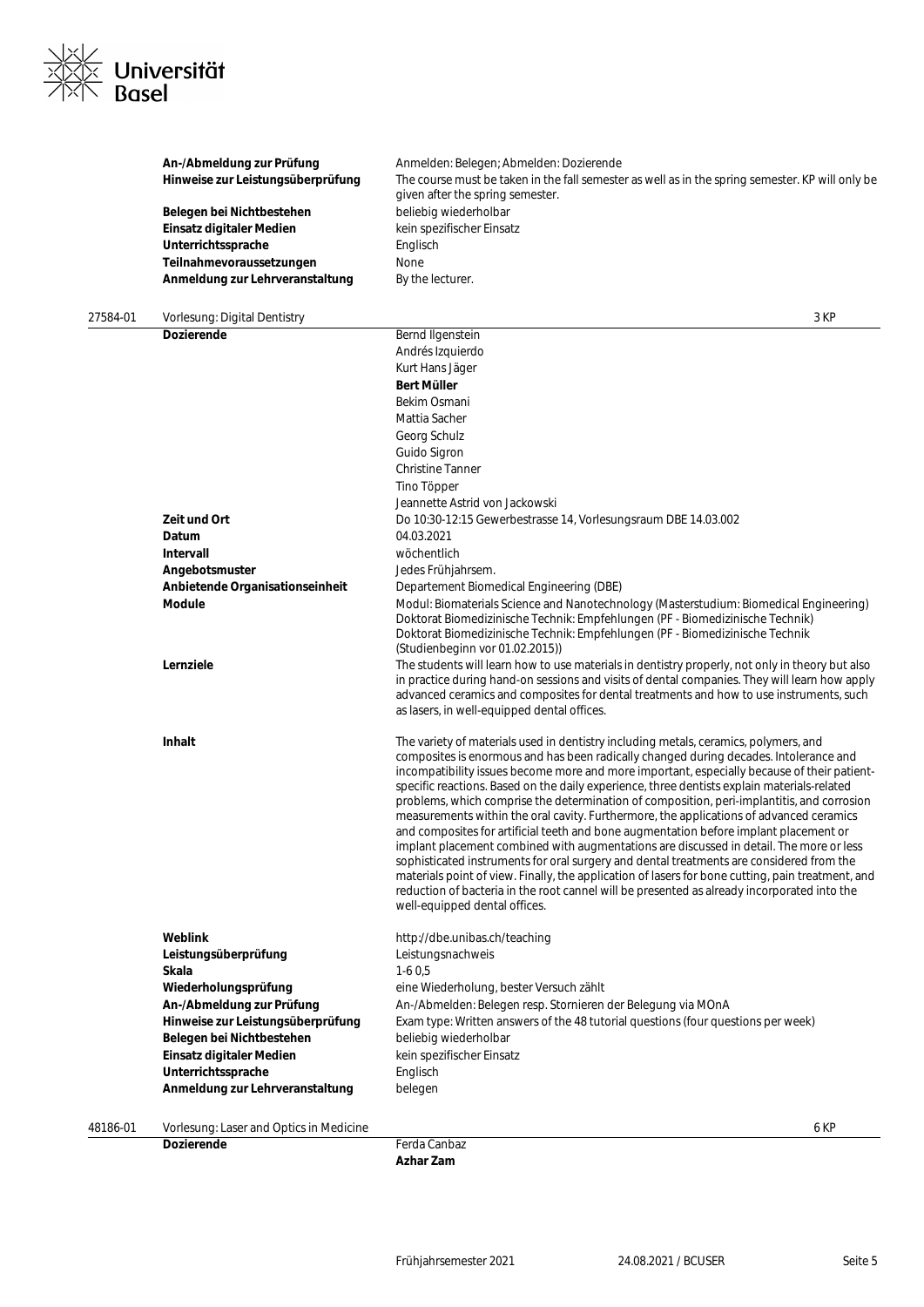

| <b>Weblink</b><br>Leistungsüberprüfung<br>Skala<br>Wiederholungsprüfung<br>An-/Abmeldung zur Prüfung<br>Hinweise zur Leistungsüberprüfung<br>Belegen bei Nichtbestehen<br>Einsatz digitaler Medien | Demchenko, A P "Introduction to Fluorescence Sensing", Springer, 2008<br>Popp, Tuchin, Chiou, Heinemann (Editors) Handbook of Biophotonics, 3 Volume Set, (Wiley-<br>VCH), 2012.<br>Leahy, M.J. editor, Microcirculation Imaging, (Wiley-VCH), 2012.<br>http://dbe.unibas.ch/teaching<br>Leistungsnachweis<br>$1-60,5$<br>eine Wiederholung, bester Versuch zählt<br>An-/Abmelden: Belegen resp. Stornieren der Belegung via MOnA<br>Attendance 10%, Practical Work 20%, Quiz 20% and Final oral Exam 50%<br>beliebig wiederholbar<br>kein spezifischer Einsatz                                                                                      |
|----------------------------------------------------------------------------------------------------------------------------------------------------------------------------------------------------|------------------------------------------------------------------------------------------------------------------------------------------------------------------------------------------------------------------------------------------------------------------------------------------------------------------------------------------------------------------------------------------------------------------------------------------------------------------------------------------------------------------------------------------------------------------------------------------------------------------------------------------------------|
|                                                                                                                                                                                                    |                                                                                                                                                                                                                                                                                                                                                                                                                                                                                                                                                                                                                                                      |
|                                                                                                                                                                                                    |                                                                                                                                                                                                                                                                                                                                                                                                                                                                                                                                                                                                                                                      |
| Literatur                                                                                                                                                                                          | Applications Laser and Optics in Medicine and Biology:<br>Biophotonics applications in medicine, laser tweezers and scissors, microarray and<br>microfluidic technologies for genomics and proteomics, flow cytometry, bioluminescence,<br>bio-nanophotonics, opto-genetics, tissue engineering with light and data analysis in<br>Biophotonics.<br>Recommended Reading:<br>Prasad, P.N., "Introduction to Biophotonics", (Wiley-VCH), 2003<br>Wang, LV and Wu HI, Biomedical Optics, Principles and Imaging, (Wiley-VCH), 2007,                                                                                                                     |
|                                                                                                                                                                                                    | 2D Bioimaging:<br>Endoscopy, videomicroscopy, diffuse reflectance, laser Doppler perfusion imaging, laser<br>speckle perfusion imaging,.<br>3D Bioimaging:<br>Optical coherence tomography, polarimetry, diffuse optical tomography, photothermal<br>imaging, photoacoustic imaging and optical biopsy.                                                                                                                                                                                                                                                                                                                                              |
|                                                                                                                                                                                                    | Principles of optical biosensing, optical geometries for biosensors and biosensing methods.<br><b>Bioimaging Principles and Techniques:</b><br>Introduction to optical microscopy, principle of image formation, amplitude and phase<br>microscopy, polarization, fluorescence and confocal microscopy, optical diffraction<br>tomography and new microscopic techniques.                                                                                                                                                                                                                                                                            |
|                                                                                                                                                                                                    | Photochemical interaction, biostimulation, photo-thermal effects, photoablation, plasma-<br>induced ablation, photo-acoustic effects, photon transport, monte carlo simulations, adding<br>doubling method.<br>Spectroscopy:<br>Absorption, diffuse reflectance, fluorescence, Raman and tissue spectroscopy<br><b>Biosensors:</b>                                                                                                                                                                                                                                                                                                                   |
| Zeit und Ort<br>Datum<br>Intervall<br>Angebotsmuster<br>Anbietende Organisationseinheit<br><b>Module</b><br>Inhalt                                                                                 | Mi 09:15-12:00 - Online Präsenz -<br>Location Practical Work: Gewerbestrasse 12, DBE 12.03.001.<br>03.03.2021<br>wöchentlich<br>Jedes Frühjahrsem.<br>Departement Biomedical Engineering (DBE)<br>Modul: Biomaterials Science and Nanotechnology (Masterstudium: Biomedical Engineering)<br>Modul: Image-Guided Therapy (Masterstudium: Biomedical Engineering)<br>Doktorat Biomedizinische Technik: Empfehlungen (PF - Biomedizinische Technik)<br>Introduction:<br>Nature of light, fundamentals of light-matter interactions, photobiology, photophysics,<br>photochemistry, laser and light sources, laser safety.<br>Light-Tissue Interactions: |

**Datum** 01.03.2021

**Zeit und Ort** Mo 08:15-11:00 - Online Präsenz - Datum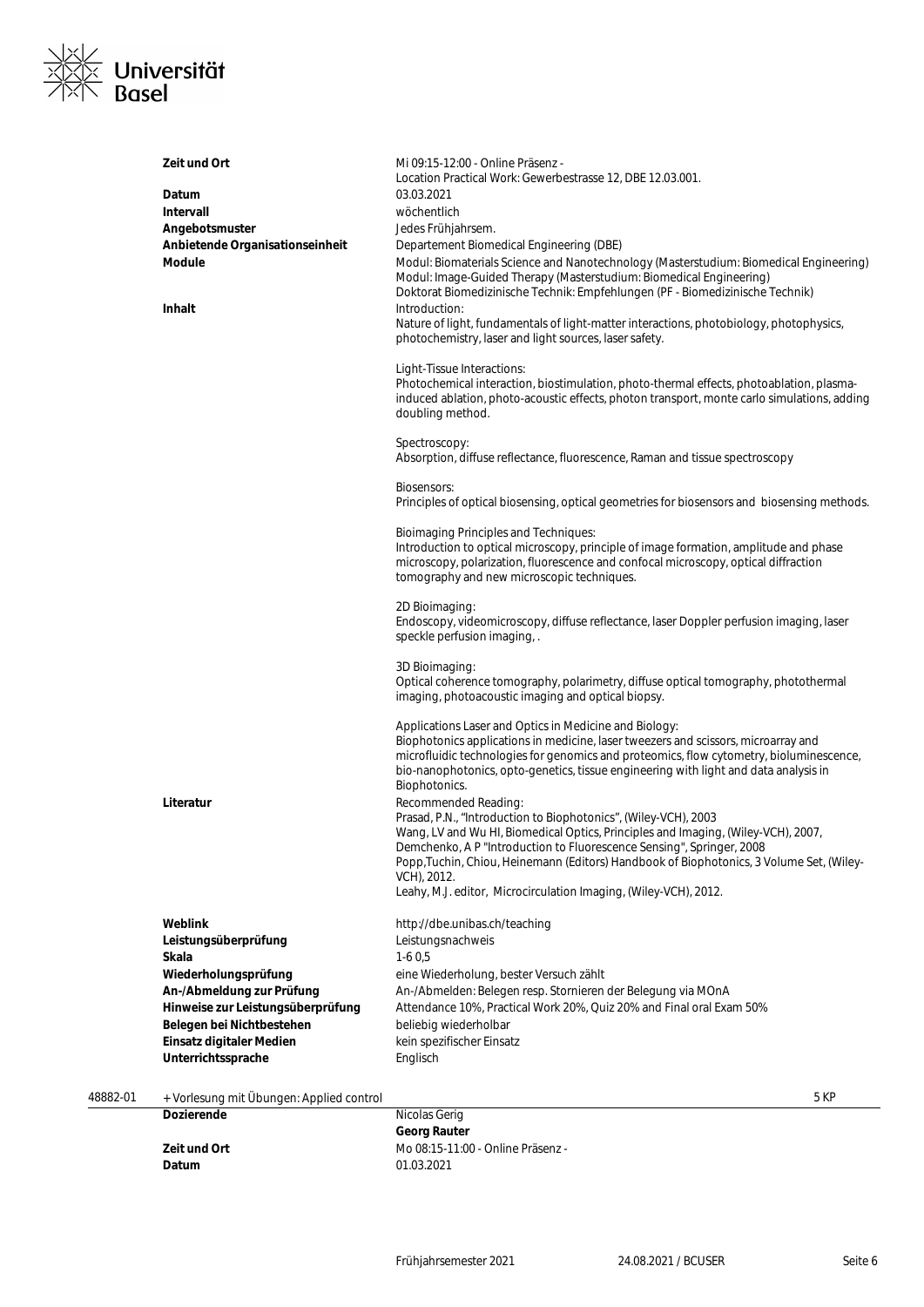

| <b>Intervall</b>                | wöchentlich                                                                                                                                                                                                                                                                                                                                                                                                                                                                                                                                                                                                                                                                                                                                                                                                                                                                                                                                                                                                                  |
|---------------------------------|------------------------------------------------------------------------------------------------------------------------------------------------------------------------------------------------------------------------------------------------------------------------------------------------------------------------------------------------------------------------------------------------------------------------------------------------------------------------------------------------------------------------------------------------------------------------------------------------------------------------------------------------------------------------------------------------------------------------------------------------------------------------------------------------------------------------------------------------------------------------------------------------------------------------------------------------------------------------------------------------------------------------------|
| Angebotsmuster                  | Jedes Frühjahrsem.                                                                                                                                                                                                                                                                                                                                                                                                                                                                                                                                                                                                                                                                                                                                                                                                                                                                                                                                                                                                           |
| Anbietende Organisationseinheit | Departement Biomedical Engineering (DBE)                                                                                                                                                                                                                                                                                                                                                                                                                                                                                                                                                                                                                                                                                                                                                                                                                                                                                                                                                                                     |
| Module                          | Modul: Image-Guided Therapy (Masterstudium: Biomedical Engineering)<br>Doktorat Biomedizinische Technik: Empfehlungen (PF - Biomedizinische Technik)                                                                                                                                                                                                                                                                                                                                                                                                                                                                                                                                                                                                                                                                                                                                                                                                                                                                         |
| Lernziele                       | The goal is to make students aware of a variety of different control principles for linear time-<br>invariant systems (LTI-systems), their advantages and disadvantages. The knowledge is                                                                                                                                                                                                                                                                                                                                                                                                                                                                                                                                                                                                                                                                                                                                                                                                                                    |
|                                 | supported by practical examples tested in Matlab/Simulink and TwinCAT3 on a real robot                                                                                                                                                                                                                                                                                                                                                                                                                                                                                                                                                                                                                                                                                                                                                                                                                                                                                                                                       |
|                                 | (inverted pendulum)                                                                                                                                                                                                                                                                                                                                                                                                                                                                                                                                                                                                                                                                                                                                                                                                                                                                                                                                                                                                          |
| Inhalt                          | The lecture is split into a lecture part, where students learn theoretical aspects on control and<br>a practical part where they apply their knowledge on a real robotic system.                                                                                                                                                                                                                                                                                                                                                                                                                                                                                                                                                                                                                                                                                                                                                                                                                                             |
|                                 | The lecture will build upon basics in continuous linear time-invariant systems (LTI-systems,<br>taught in 26937-01_Data Processing and Control). Starting with time discrete systems, the<br>students will learn transforming time continuous systems to time discrete ones, see how to<br>design simple controllers (PID), will employ Bode plots for control design according to certain<br>requirements (cutoff frequency, phase margin, remaining error), test stability of systems using<br>the Nyquist criterium.<br>Furthermore, the students will learn about state transform and the invariance of transfer<br>functions on state transform. The state transform consecutively used to bring control systems<br>to first and second standard form to derive observability and controlability criteria. In a final<br>theoretical part of the lecture, the students will learn about state control based on controller-<br>canonical form, stabilization around an arbitrary operating point, observers, and finally |
|                                 | Kalman filter.                                                                                                                                                                                                                                                                                                                                                                                                                                                                                                                                                                                                                                                                                                                                                                                                                                                                                                                                                                                                               |
|                                 | In the practical part of the lecture, the students will work in groups on an inverted pendulum<br>setup using Matlab/Simulink and TwinCAT3. The task will be to design controllers to swing<br>the pendulum up in a first case and to keep it upright in a second case. The students should<br>design at least 2 different controllers to maintain the pendulum upright despite of<br>disturbances and compare their controllers' performance.                                                                                                                                                                                                                                                                                                                                                                                                                                                                                                                                                                               |
| Literatur                       | Control Systems 1 (IRT at TU-Graz, Austria)                                                                                                                                                                                                                                                                                                                                                                                                                                                                                                                                                                                                                                                                                                                                                                                                                                                                                                                                                                                  |
|                                 | https://www.tugraz.at/institute/irt/lehre/ergaenzende-informationen/control-systems-1/                                                                                                                                                                                                                                                                                                                                                                                                                                                                                                                                                                                                                                                                                                                                                                                                                                                                                                                                       |
|                                 | Control Systems 2 (IRT at TU-Graz, Austria)<br>https://www.tugraz.at/institute/irt/lehre/ergaenzende-informationen/control-systems-2/                                                                                                                                                                                                                                                                                                                                                                                                                                                                                                                                                                                                                                                                                                                                                                                                                                                                                        |
|                                 | Hans Peter Geering, Regelungstechnik: Mathematische Grundlagen, Entwurfsmethoden,<br>Beispiele, Springer                                                                                                                                                                                                                                                                                                                                                                                                                                                                                                                                                                                                                                                                                                                                                                                                                                                                                                                     |
|                                 | Hans Peter Geering, Optimal Control with Engineering Applications, Springer                                                                                                                                                                                                                                                                                                                                                                                                                                                                                                                                                                                                                                                                                                                                                                                                                                                                                                                                                  |
|                                 | The following literature exceeds the content of the lecture, but is recommended for the<br>interested reader for his/her future lectures or work in the field of control:                                                                                                                                                                                                                                                                                                                                                                                                                                                                                                                                                                                                                                                                                                                                                                                                                                                    |
|                                 | FiOrdOs http://fiordos.ethz.ch/dokuwiki/doku.php                                                                                                                                                                                                                                                                                                                                                                                                                                                                                                                                                                                                                                                                                                                                                                                                                                                                                                                                                                             |
|                                 | T. Murakami, F. Yu, and K. Ohnishi, "Torque sensorless control in<br>multidegree-of-freedom manipulator," IEEE Transactions on Industrial<br>Electronics, vol. 40, no. 2, pp. 259-265, 1993.                                                                                                                                                                                                                                                                                                                                                                                                                                                                                                                                                                                                                                                                                                                                                                                                                                 |
|                                 | A. Kato and K. Ohnishi, "Robust force sensorless control in motion<br>control system," 9th IEEE International Workshop on Advanced Motion<br>Control, 2006., pp. 165-170, 2006.                                                                                                                                                                                                                                                                                                                                                                                                                                                                                                                                                                                                                                                                                                                                                                                                                                              |
|                                 | J. C. Hsu, A. U. Mayer, Modern Control Principles and Applications, McGraw Hill, New York,<br>1968                                                                                                                                                                                                                                                                                                                                                                                                                                                                                                                                                                                                                                                                                                                                                                                                                                                                                                                           |
|                                 | M. Athans, P. L. Falb, Optimal Control, McGraw Hill, New York, 1966                                                                                                                                                                                                                                                                                                                                                                                                                                                                                                                                                                                                                                                                                                                                                                                                                                                                                                                                                          |
|                                 | M. Papageorgiou, Optimierung, Oldenbourg Verlag, München, 1991                                                                                                                                                                                                                                                                                                                                                                                                                                                                                                                                                                                                                                                                                                                                                                                                                                                                                                                                                               |
|                                 | O. Föllinger, Optimierung dynamischer Systeme - eine Einführung für Ingenieure, R.<br>Oldenbourg Verlag, München, 1985                                                                                                                                                                                                                                                                                                                                                                                                                                                                                                                                                                                                                                                                                                                                                                                                                                                                                                       |
| Weblink                         | Dimitri P. Bertsekas, Dynamic Programming and Optimal Control, Athena Scientific<br>http://dbe.unibas.ch/teaching                                                                                                                                                                                                                                                                                                                                                                                                                                                                                                                                                                                                                                                                                                                                                                                                                                                                                                            |
|                                 |                                                                                                                                                                                                                                                                                                                                                                                                                                                                                                                                                                                                                                                                                                                                                                                                                                                                                                                                                                                                                              |